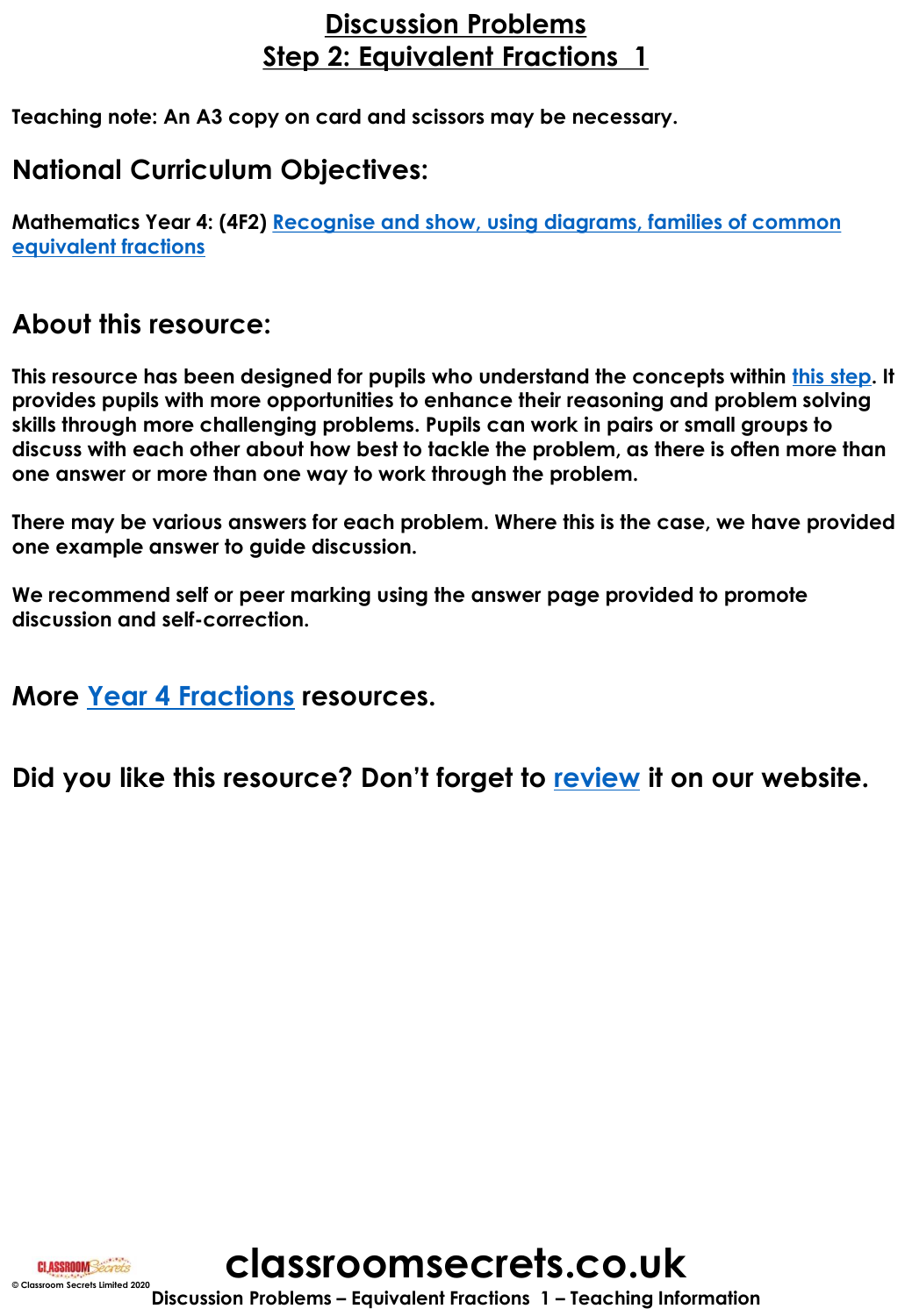

**CLASSROOM** Secrets **© Classroom Secrets Limited 2020**

**Discussion Problems – Equivalent Fractions 1 – Year 4**